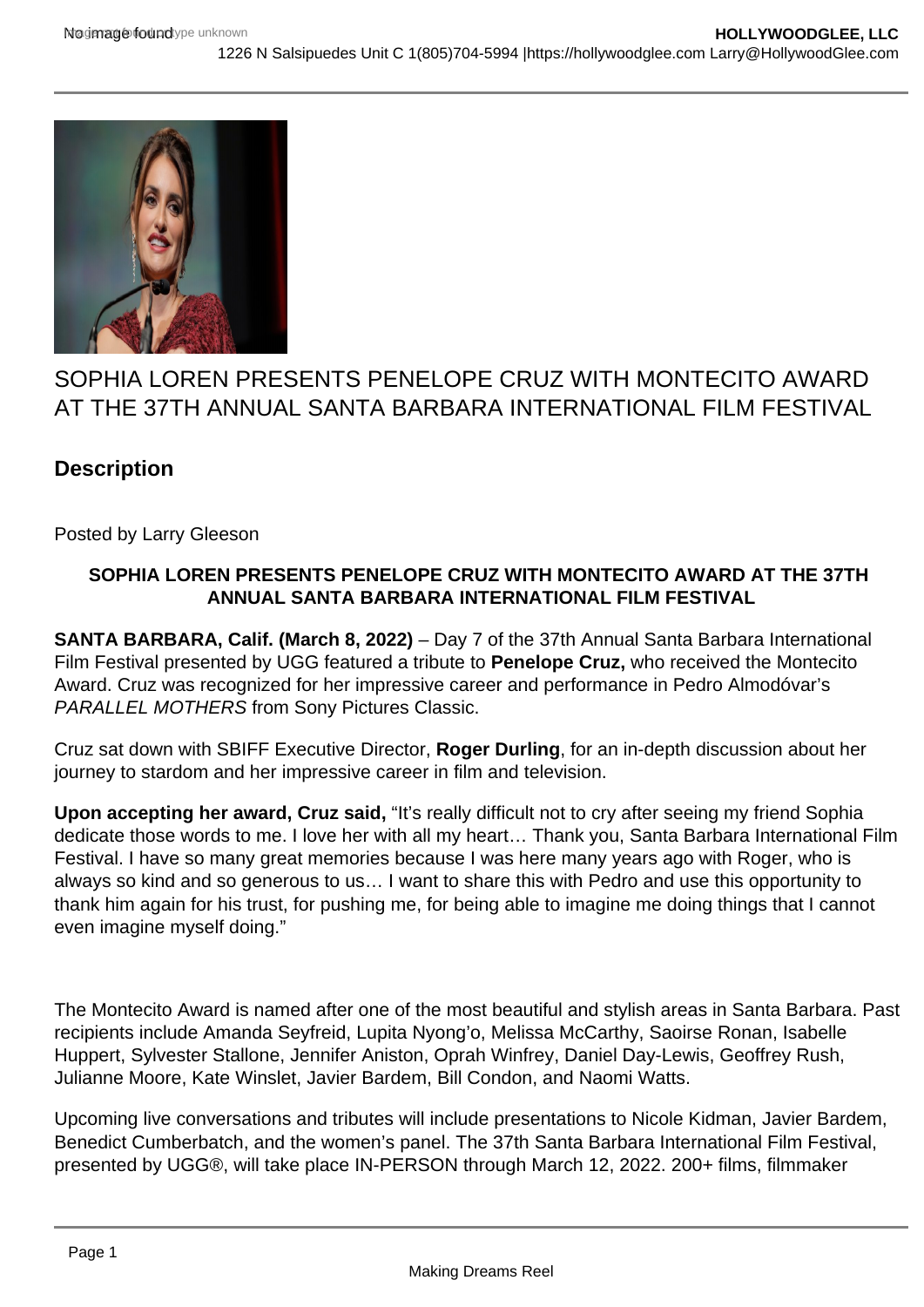Q&As, industry panels, and celebrity tributes, will be held throughout Santa Barbara, including at the historic Arlington Theatre. This year's lineup is available on SBIFF's mobile app. For additional information or to buy passes, visit [sbiff.org](http://sbiff.org).

About the Santa Barbara International Film Festival

The Santa Barbara International Film Festival (SBIFF) is a 501(c)(3) non-profit arts and educational organization dedicated to discovering and showcasing the best in independent and international cinema. Over the past 36 years, SBIFF has become one of the leading film festivals in the United States – attracting 100,000+ attendees and offering 11 days of 200+ films, tributes and symposiums, fulfilling their mission to engage, enrich, and inspire the Santa Barbara community through film. In 2016, SBIFF entered a new era with the acquisition of the historic and beloved Riviera Theatre. After a capital campaign and renovation, the theatre is now SBIFF's new state-of-the-art, year-round home, showing new international and independent films every day. In 2019, SBIFF opened its own Education Center in downtown Santa Barbara on State Street to serve as a home for its many educational programs and a place for creativity and learning.

(Press release courtesy of Sunshine Sachs)

**Category** 

- 1. #SBIFF
- 2. Santa Barbara International Film Festival

Tags

- 1. Amanda Seyfreid
- 2. Benedict Cumberbatch
- 3. Bill Condon
- 4. Daniel Day-Lewis
- 5. Edoardo Ponti
- 6. Geoffrey Rush
- 7. Isabelle Huppert